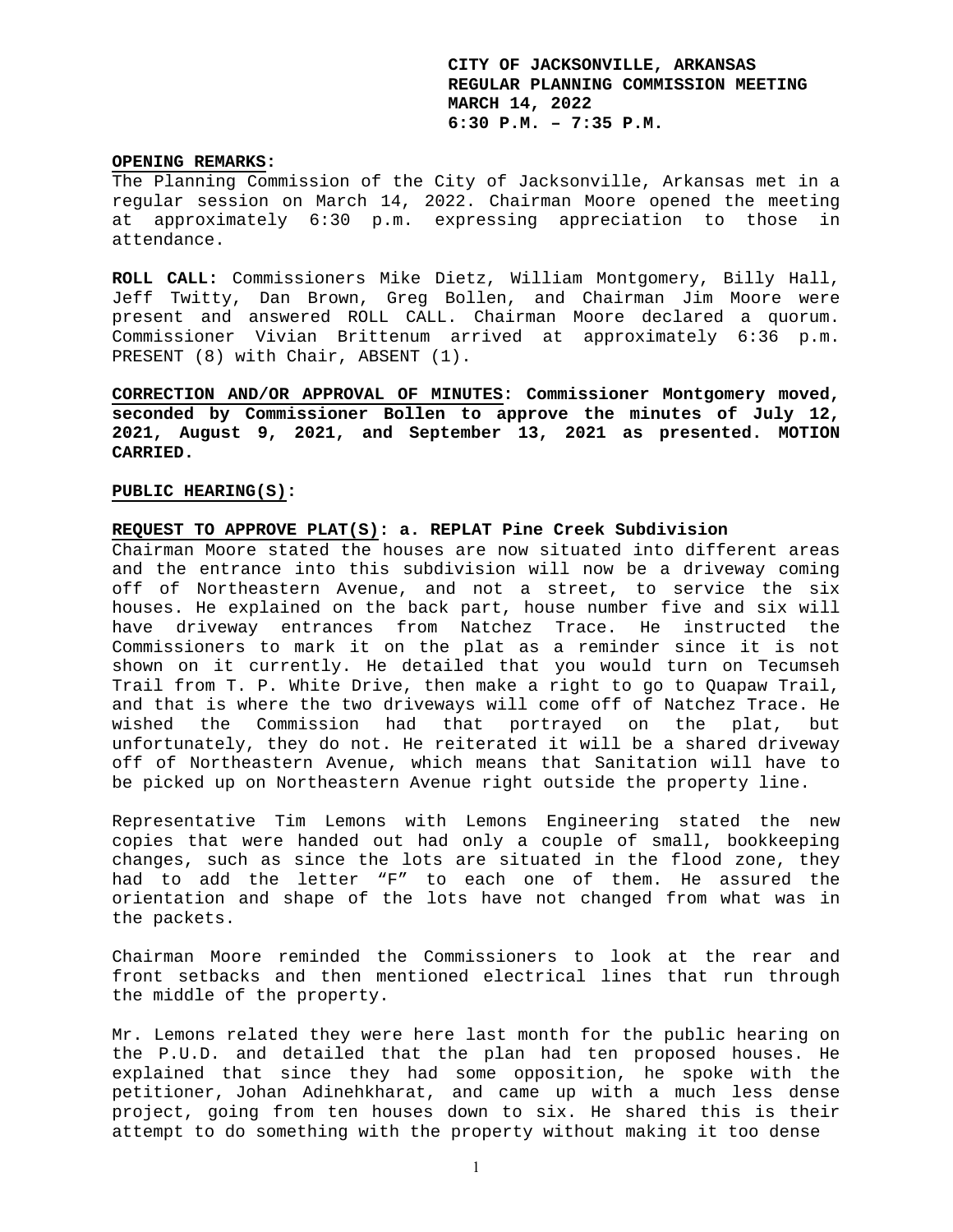and they did ask the City to table the P.U.D. for the present time, since they felt like this new plan was more appealing to everyone. He noted that each one of these lots exceed the minimum lot size of 8,400 square feet for R-0 zoning, with each of them averaging 11,000-12,000 square feet. He clarified they will have one driveway, not four, that Lots 1-4 will share coming off of Northeastern Avenue, the maintenance of it will be accommodated in the Bill of Assurance, and it will not be City-maintained. He added Lots 5 and 6 will have private driveways that come off of Tecumseh Trail. He pointed out sewer does exist on the property and their plan to run about 300 feet of line has been submitted to the Wastewater Commission. He stated water does exist on both sides of the property and they will only need meters set. He plans on relocating or burying the electrical lines that were mentioned.

Chairman Moore suggested that burying them would be better because of the flooding and shared he would make it contingent they properly shield the electrical so they are not hanging over houses or yards if they happen to fall.

Mr. Lemons assured they have not really thought about putting in poles, but they do plan on putting the lines underground. When Commissioner Montgomery asked, he replied the property is right at 1.6 acres for 6 houses. He added that most lots in the City of Jacksonville are 75'x100', totaling 7500-8000 square feet, and their lots are much bigger than that. When Commissioner Twitty inquired about the driveway in from Northeastern Avenue that will service four of the houses, he clarified they could have put a driveway for Lot 1 and 4, and then have a common driveway for 2 and 3, but he spoke to the petitioner and suggested it might decrease the congestion on Northeastern Avenue by sharing the driveway.

Commissioner Montgomery asked if the driveway that is going on Northeastern Avenue is where the driveway was for the previous house.

Mr. Lemons responded it is 40' further north of that existing driveway. He explained the old driveway is the trapezoid shown on the plat that is close to Lot 4F along Northeastern Avenue. He wanted to point out they will now only be bringing four vehicles out onto Northeastern Avenue, when their previous plan would have been ten.

Chairman Moore asked if the homes will be sold or rented and it was confirmed they will be rental properties.

Roy Hart of 5 Foxwood Cove stated he is a 31-year resident of Jacksonville and explained the ditch that carries all of the water from the other side of the highway goes right behind his house. He

2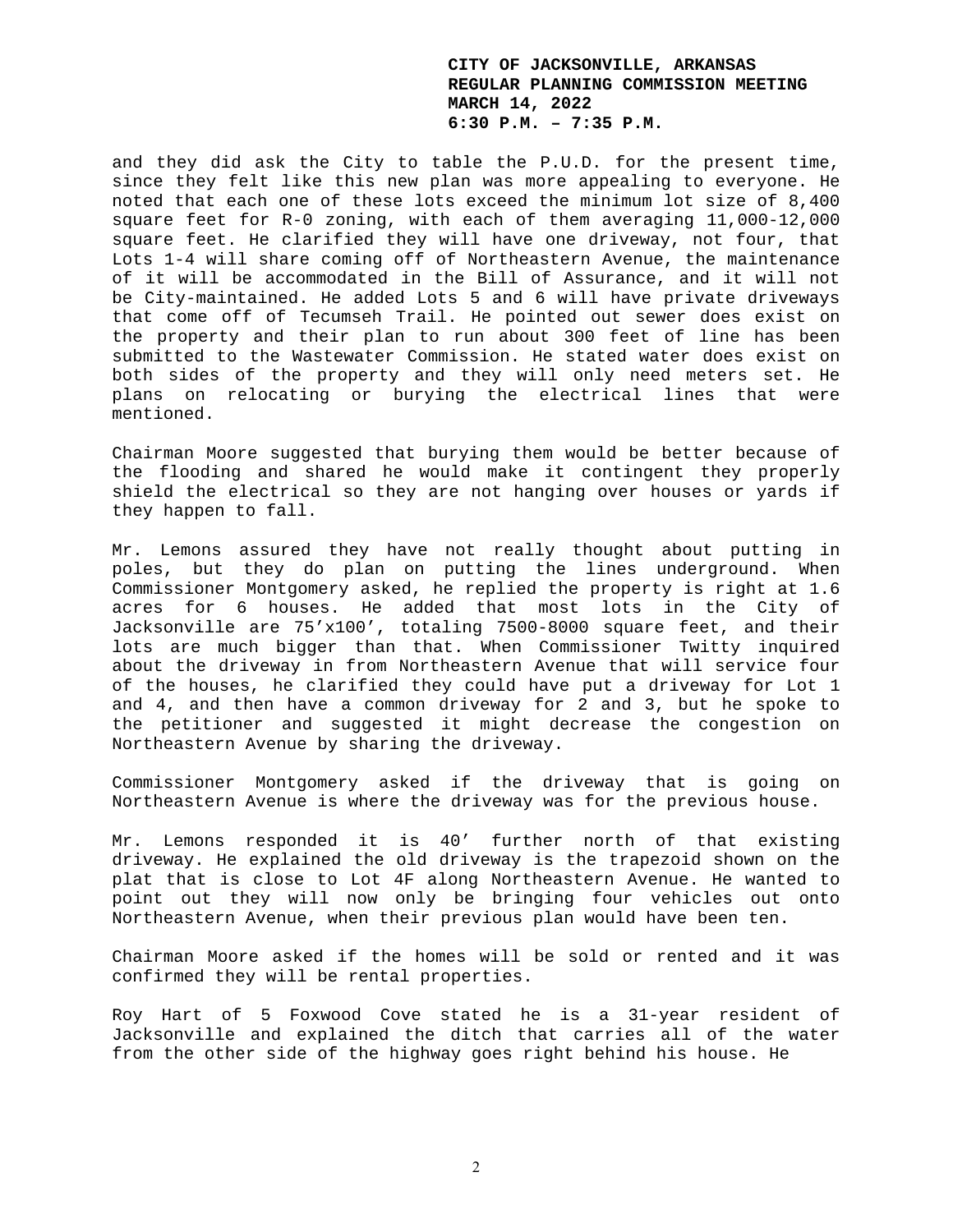noted the ditch floods about ten times a year and the water comes right up to the corner of his property and also washes out the sturdy concrete and brick bridges on the golf course. He stressed the water comes through very fast and hard and then asked if it is true the lots have to be raised since they are in the floodplain.

Council Member Dietz clarified that per an ordinance that City Council passed about four months ago, anything built in the floodplain and any existing houses in the floodplain that are adding on, has to have their finished floor be two feet above the floodplain.

Mr. Hart replied when the property is raised, it is going to change the whole water situation; if you add another drop of water to that ditch, it will flood his property. He pointed out if you are on T. P. White going north towards Cabot, just before you make the hard right turn back onto Northeastern Avenue, the line of the highway is the edge of the highway, which leads to an eight-foot ditch. He suggested before they start building things two feet above the floodplain, they need to fix that road since it is a fatal accident waiting to happen.

Jeff Rawdon stated he lives at the corner of Natchez Trace and Quapaw Trail, which is right behind the houses that are getting built and is right where the driveways will go for two of the proposed houses, number 5 and 6. He mentioned that it poses a problem and when it comes to the water, if you have to raise it up, it has to find some place to go. He affirmed he gets enough water in and through his yard already and this could add more burden to it. He understands the owner's right to do what he wants, but this would really impact everyone in the neighborhood in a detrimental way. He noted one house on each side would be built up, but still leave a flood area, but if you put six houses up, you are building up the whole area and raising the flood.

Commissioner Twitty agreed it is a flood area that holds a lot of water and whenever you build something up, you redivert that water where it could go to people's homes.

A female from the audience mentioned protected land and Mr. Rawdon responded it is back behind this, but it would flood the water back into the property near the golf course where the ducks are around Holland Bottoms. He believes this plan needs a better look at the water part of it because it is really going to hurt a lot of the surrounding neighbors.

Engineering Tech Mylissa Griggs stated the handouts being given are just a list of the City's contingencies should the Planning Commission make a motion on it. She affirmed the floodplain area is definitely a huge concern for the City and she confirmed the finished floor elevation is what they require to be two feet above. She acknowledged they do have grading options and affirmed they do have to provide the City with a Floodplain Development Permit application and a No-Rise

3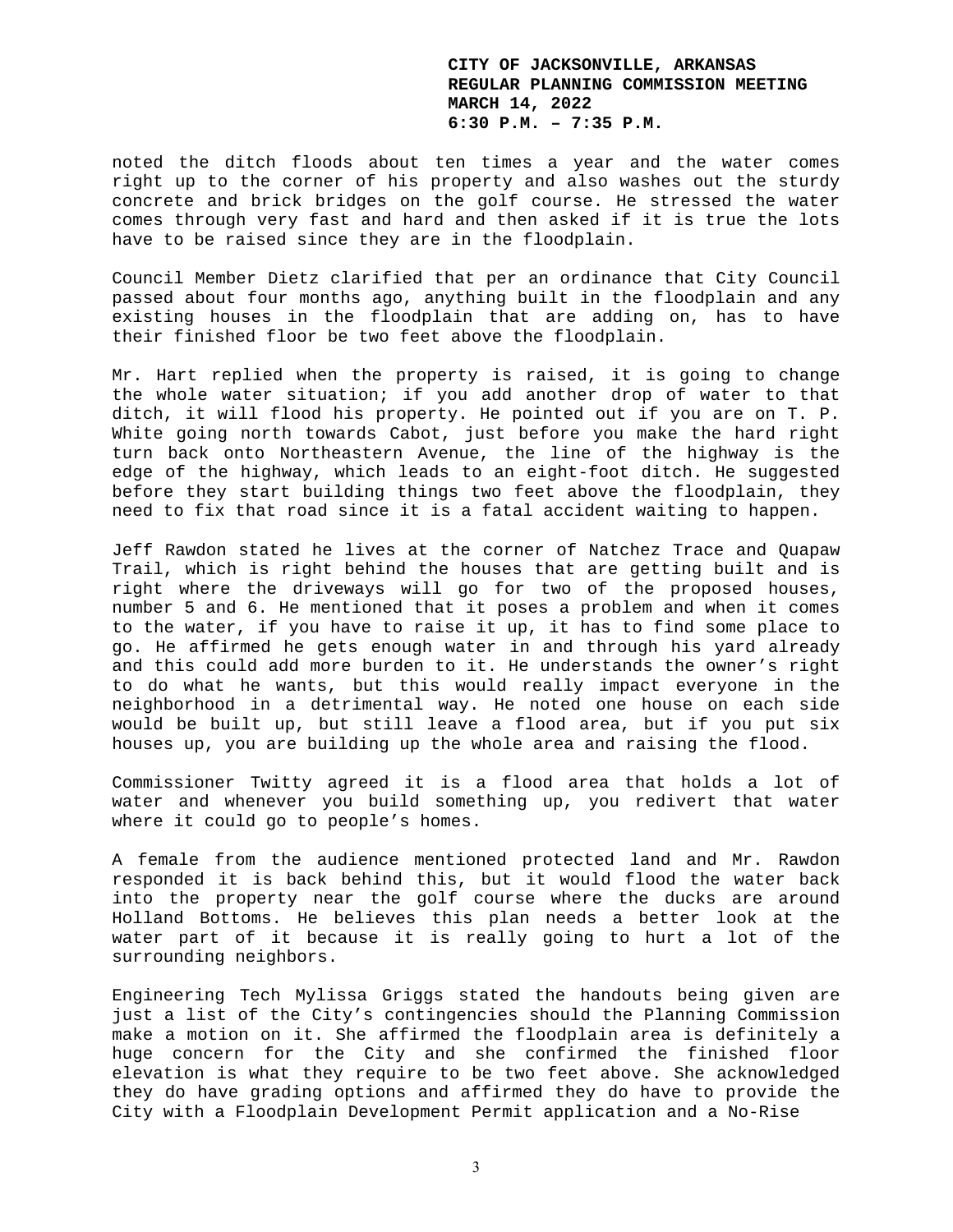Certification for FEMA in order to approve. She added the City would have to have it mentioned in the Bill of Assurance that the sanitation would be picked up on Northeastern Avenue and also who will be responsible for maintaining the driveway. She noted water and sewer approvals are still pending and the petitioner does have a note saying the electrical lines need to be relocated.

Council Member Dietz asked are the people renting these homes in the back going to wheel their carts all the way to Northeastern Avenue for pickup, because some do not even do it now being only 35 feet from the curb, and they are overflowing.

Public Works Director Jim Oakley stated we do have a couple of flag lots in town that bring their cans down and they have not had an issue with it, but there is a point to be made with that. When Commissioner Hall asked him how can the City enforce their private driveway maintenance, he was unsure but surmised that it would be on their Bill of Assurance.

Chairman Moore shared from his experience of being President of the Stonewall Homeowner's Association, a lot of times trashcans are left outside, vehicles hit them, they fall down in the wind and scatter trash everywhere, but also if you do not have a good Bill of Assurance and do not have someone who is going to enforce it, then you are wasting your time.

Commissioner Bollen recalled it was said it was all going to be rental property so that would all fall on the owner.

Mr. Rawdon brought up another neighbor's concern of when you put rental homes next to homeowners, it decreases their property values, which are already bad enough for those who are in the floodplain. He is not against people renting houses, but he does not believe this is the place for it. He pointed out they have 55 signatures of neighbors who oppose this development. He then mentioned the visibility issue for people turning on the sharp turn onto Northeastern Avenue.

Bart Gray, who owns 102 Quapaw Trail, asked if the City allows landlocked lots to be opened up into a private driveway. He shared that he lives in a subdivision that has private streets and there is no obligation from the City to maintain them, but there is usually an organization in the Bill of Assurance, or otherwise. He understands it is one owner for maintenance and clarified that it is a flag lot versus the public access to the lot that confuses him a bit.

Mr. Lemons showed Mr. Gray the plat and further explained the details of it.

Commissioner Twitty requested clarification on if Lots 5 and 6 come in from the side.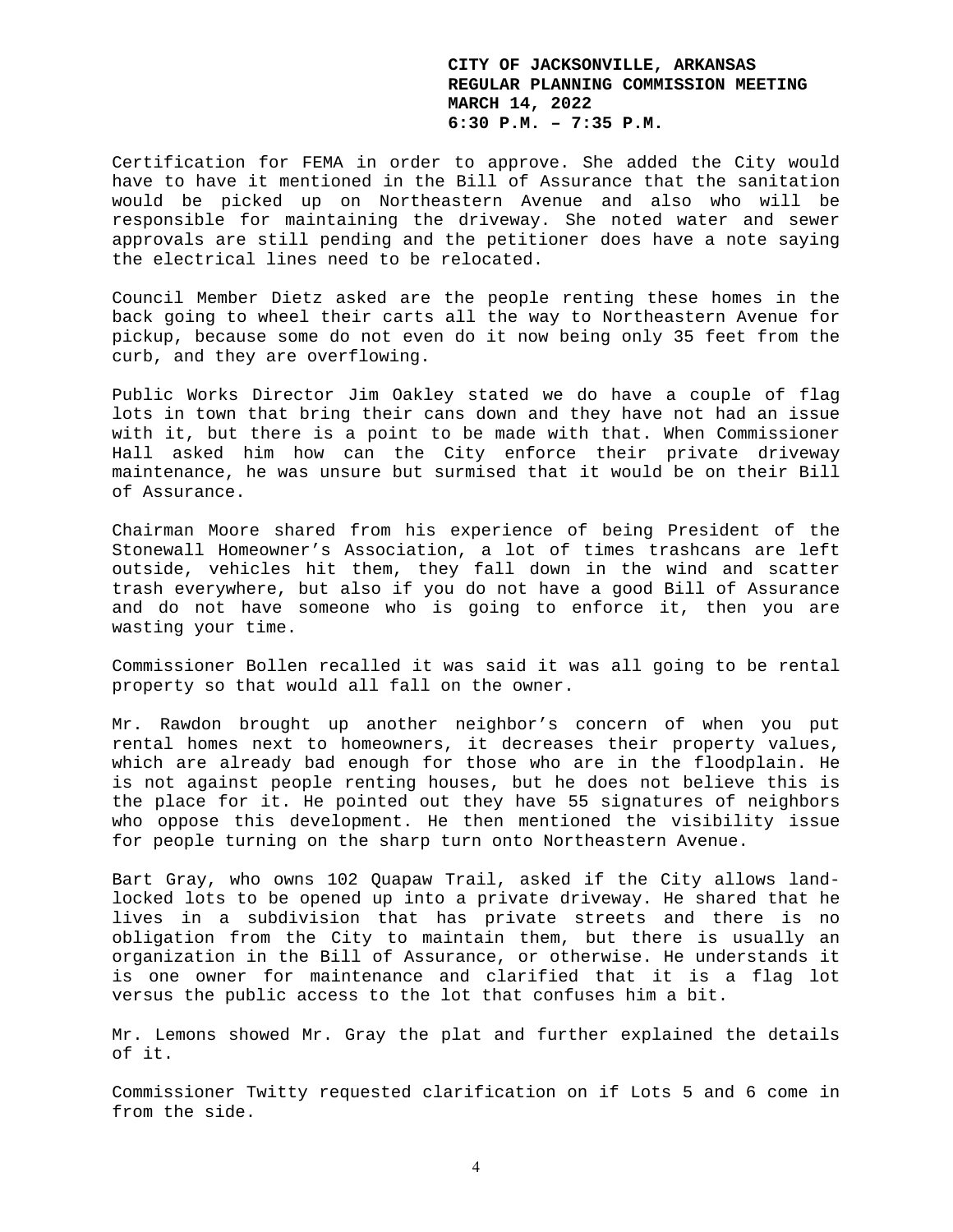Mr. Lemons confirmed it comes off of Natchez Trace and their trash will be picked up from that street as well. He assured their plan is not to completely fill these lots out of the flood zone, and by FEMA's regulations, they have to be two feet above the base flood elevation. He clarified only the house pad will be above base flood elevation; they will not bring any of the yard above elevation, but only grading it some. He wanted to also bring up the difference between what FEMA calls floodplain and floodway. He described that floodway is a protected area within a watershed that you cannot fill in. He shared there is floodway on the property to the south of theirs, but it does not encroach onto this property. They are in the floodplain but they, or anyone else, have the right to bring their property up. He explained that FEMA has floodways in order to keep people from coming in and completely filling it, causing more damage upstream or downstream, and that is an area that is protected they will not be getting into. When it comes to trashcans, he is sure there will be no problems with it since the petitioner looks forward to having good tenants that are going to take care of his place as much as he will. He reiterated this will only have one owner and assured any maintenance that has to be done on the driveway will be the owner's responsibility, not four different property owners. Responding to a question from Commissioner Brown, he replied although they are not required to, they will do their best to grade the yard surrounding each house to where if water does stand, it will run off in a very short period of time. He shared they want something that is going to be nice so they will do the grading in order to limit that and if you look at ten yards after a two-inch rain, eight of them are going to have water standing somewhere. He noted that is the nature of the way water falls and then shared that his biggest point is they have to do a No-Rise Certificate, so there is more studying and paperwork that will go into it. He added they have to also submit this to FEMA to get their approval, so the City does have several levels of protection above their ordinance.

Chairman Moore mentioned they have three or four houses in Stonewall that have water sump pumps under the foundation that pumps out the flood water. He explained it drains off into other people's property, making a problem.

Mr. Lemons clarified the finished floor elevation has to be two feet above the base flood elevation, being not only required by Jacksonville, but also by FEMA. He explained where the ground hits their foundation, it also has to be above the 100-year flood zone, so it is not like they are going to go in and build concrete block walls up five feet thick then pour foundation. He added they do have to provide grading outside of the house and their plan is to build six houses around 2,000 square feet each, totaling 12,000 square feet of area just for the foundations, that is going to be filled. He estimated only a fourth of an acre out of 1.5 acres will be filled, not the entire 1.5 acres. He assured just the part to get the houses out and to have a good grade to where they can mow and maintain the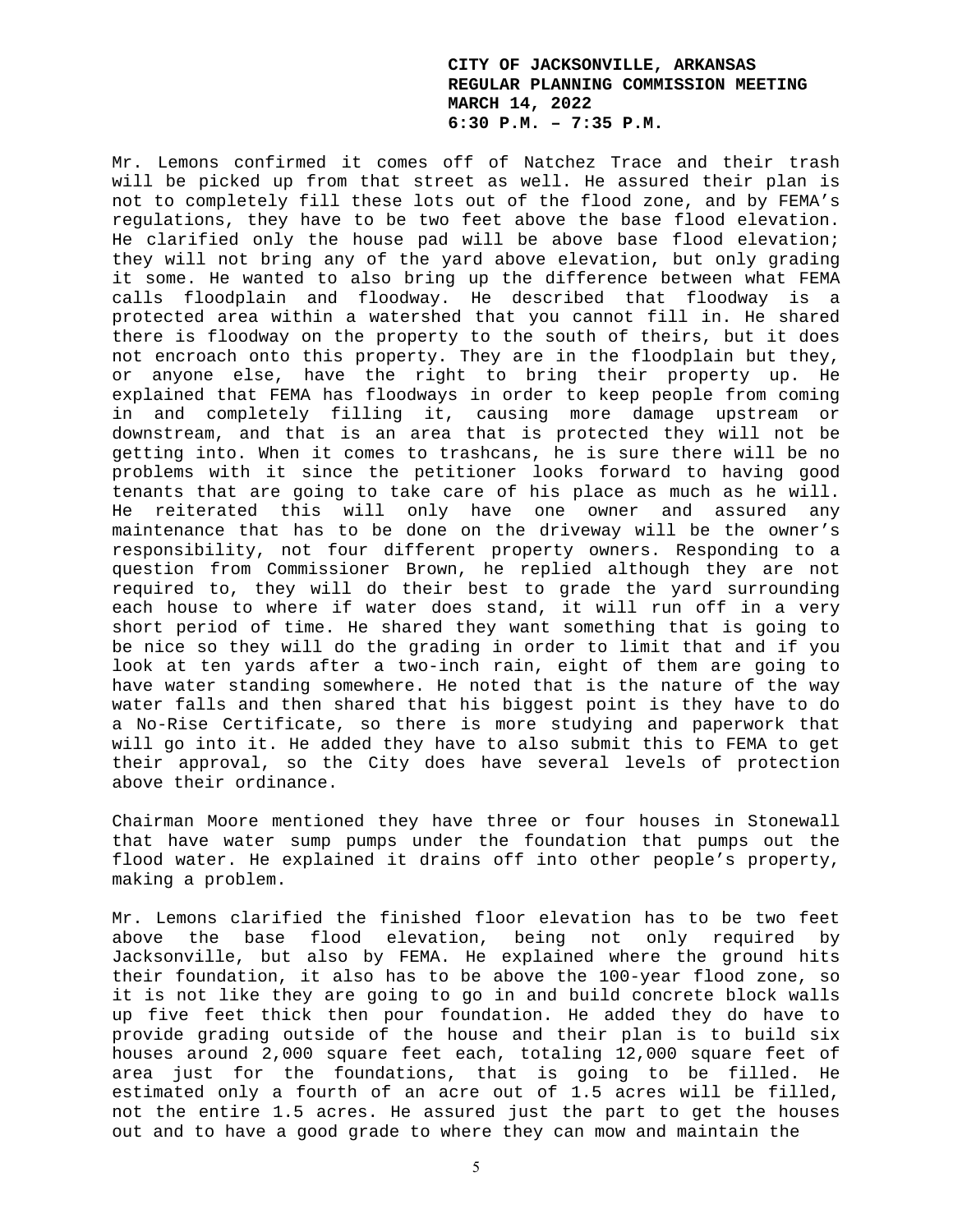yards will be. Responding to a question from Chairman Moore, he clarified the houses will be 55'x36' and will be rentals.

Mr. Hart pointed out that heat and air are probably at ground level, not at a finished floor level, and in his case, his \$14,000 unit is on the ground well below the floodplain level of the finished floor. He noted if water gets to that, it would be ruined.

Engineering Tech Mylissa Griggs shared FEMA now requires the equipment to also be two-feet above.

Another citizen in the audience brought up that no one mentioned the elevation of the street, so conversely, all of the water is going to go into the street and flood.

Mr. Lemons noted if you look between Lots 3 and 4, they have a drainage easement that will be used to drain the street.

Chairman Moore asked if the Engineering Department is going to make sure this water is not going to back up into the streets of Natchez Trace or Quapaw Trail when the houses are built up to put the slab on.

Public Works Director Jim Oakley stated everything will run to the south of the private driveway and the two lots on Natchez Trace will have everything running south to the big ditch. He does not believe it could jump the crown of the road and run over to the other houses, but it should stay on the crown of the road over and go south to the big ditch. He explained it could cause more water on Mr. Hart's property, but he does not think others will be affected by the project, only adding more water to the main drainage channel.

Chairman Moore asked Mr. Hart how much water is this going to create to come onto his property.

Public Works Director Jim Oakley affirmed a study would have to be done to find that out.

Mr. Hart claimed with the way it is now with the water, you could float a boat just outside his or his neighbor's back yard. He suggested adding any more water to that ditch, there is going to be a problem.

Chairman Moore mentioned a study has to be accomplished with no-rise to any of the property behind it, which will be hard, because he has been out there when water comes from across the interstate causing the ditch to overflow and flood the golf course and some of the houses down that way. He believes this project will create more of a problem with flooding into their area because he has been out there and seen what happens. He pointed out a drainage study has to be accomplished and that will also go on this contingency.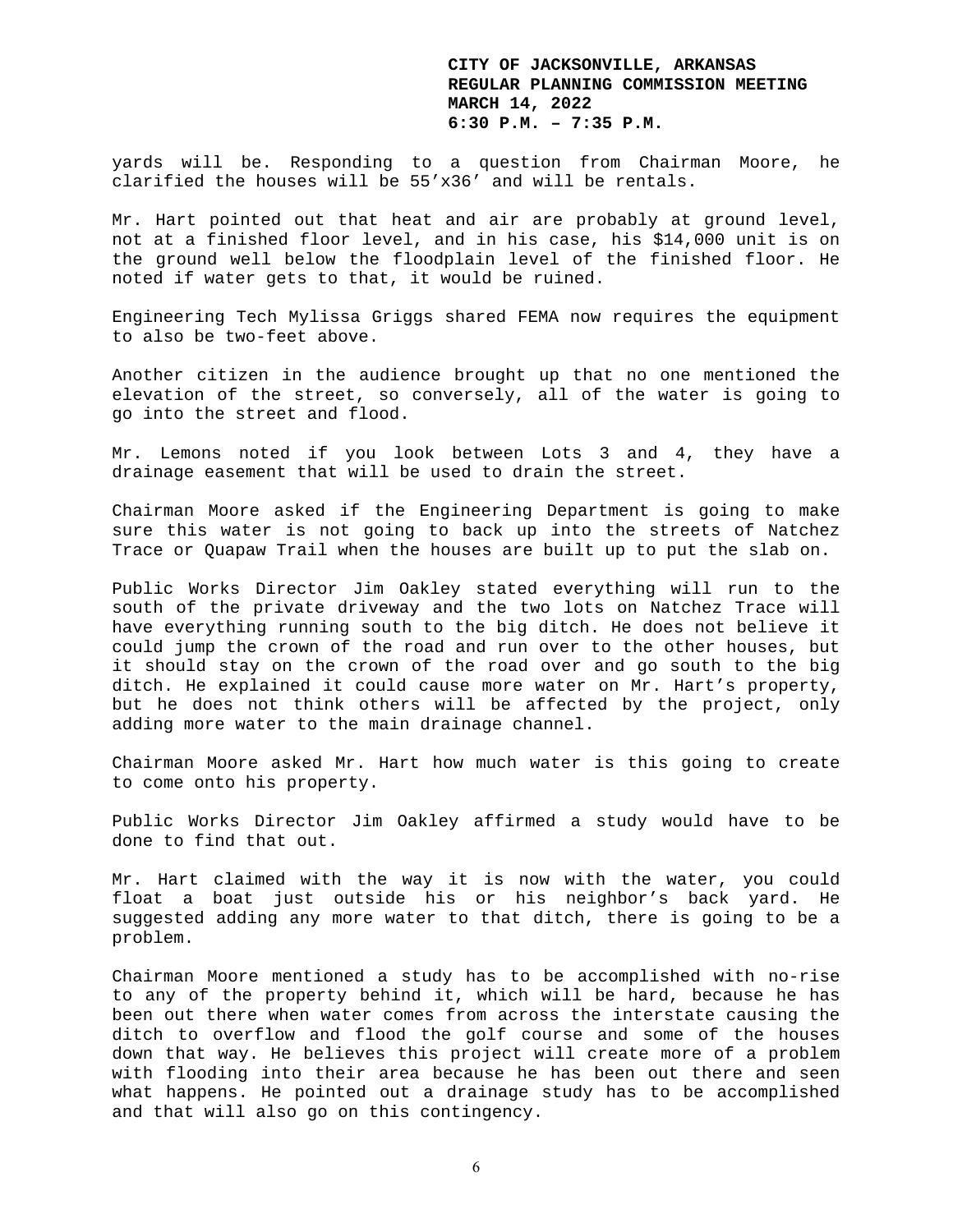Engineering Tech Mylissa Griggs assured that is part of the Floodplain Development Permit and the No-Rise Certification that is being required.

Chairman Moore asked a disgruntled citizen to leave the meeting following an inappropriate outburst.

Commissioner Brown shared his first concern is that a No-Rise Certification really just means the water cannot rise any higher than it does right now, but he is hearing from neighbors this 1.5 acres that will have houses on a quarter of it, will leave three-quarters of it that will continue to flood.

Mr. Lemons clarified the houses will take up a quarter of an acre, not a quarter of the whole property, so they are not going to fill over half an acre, only about a quarter of one. When Commissioner Brown asked how much of that 1.5 acres is going to still be exposed for grass, he explained it would be about an acre or more and the petitioner is looking into putting down sod because it has more absorption potential than the current vegetation. He admitted when you put in pavement and houses, you will see an increase in flow off of the property, but they will do their best to counter that to reduce its impact by using things like absorption sod, etc.

Commissioner Brown requested clarification if after they finish building these rental property houses, will a part of the property still be at flood level and be flooded several times a year.

Mr. Lemons could not testify to how many times a year it is going to flood, but he can look at flood zone maps and tell the potential of it.

Commissioner Brown stated we have already heard from two neighbors this property currently floods several times a year and then asked how many times is it okay to have flood water standing at the foundation. He shared he would never want water standing at the base of his foundation and Mr. Lemons agreed. He reiterated we are putting this community into a residential neighborhood.

Mr. Lemons agreed that they are because it is on residential and reiterated there are a couple of thresholds they have to meet, being that the finished floor has to be two-feet above what FEMA says is base elevation and where the ground hits has to also be above that.

Commissioner Brown assured he is not questioning that, he is questioning the part that is not going to get elevated, that is going to be at the current level that it is right now.

Commissioner Bollen explained his ex in-laws lived on Chickasaw Place and the back of their property flooded quiet frequently without any addition; that is another street away and almost down at the end of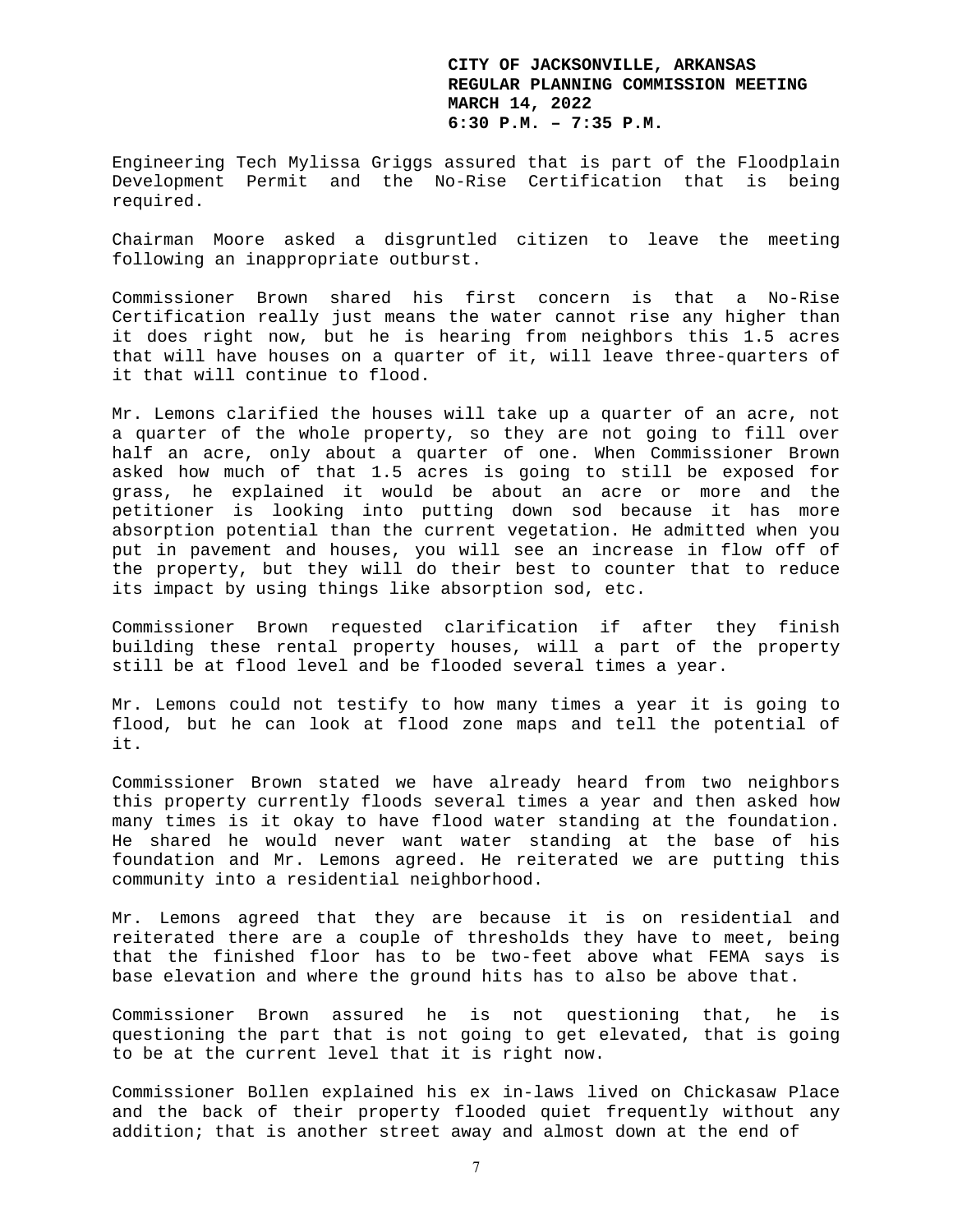the street. He does not see how you can do this without increasing potential flood water problems for the people who already live around there, so he is not for it.

**Commissioner Montgomery moved, seconded by Commissioner Bollen to deny the replat of Pine Creek Subdivision. MOTION CARRIED.** 

#### **b. SKETCH PLAT: H&S Development**

Representative Aaron Robinson with Bond Engineering stated this is a piece of property off of Military Road, right behind Chapel Ridge Apartments. He explained they are looking to put duplexes and triplexes in and this is a sketch plat they wanted to bring before the Commission to see if they had any comments or questions. He shared that Engineering Tech Mylissa Griggs has talked to other departments on some of their requirements and he is here to answer any questions and set a direction for the next meeting. He pointed out it is zoned properly and he likes the layout.

Commissioner Brittenum requested clarification as to where exactly it backs up to Chapel Ridge Apartments.

Mr. Robinson related it is the vacant piece of land between Chapel Ridge and Military Road, not going all of the up to Stanphil Road.

Commissioner Brittenum noted there are a row of duplexes on Stanphil Road, which is down the street from her house, that is why she is trying to understand exactly where this project will be. Mr. Robinson agreed when she asked if it would be right beside Chapel Ridge Apartments in the open area.

Council Member Dietz clarified if you go passed Chapel Ridge Apartments, there are two houses there, and this is the vacant land on the left that used to be a dirt race track. He stressed we are out of rental property in Jacksonville and people need a place to live when they come here. He does not like them all being rentals, but people are going somewhere to rent and they are building them everywhere. He would want them to be maintained and detailed that duplexes could go for \$750-\$850 a month.

Mr. Robinson pointed out they provided possible elevations in the packet that they are thinking of doing and explained they will be nice two-stories duplexes and triplexes with garages. Responding to a question from Chairman Moore, he stated it will be one lot, not like a subdivision, and the petitioner wants to maintain private streets inside with a gated entrance and privacy fence all the way around the property. He reiterated it is already properly zoned, with Engineering Tech Mylissa Griggs noting it was rezoned April 2021. When City Clerk-Treasurer Susan Davitt asked how many units total will there be, he surmised 52.

Engineering Tech Mylissa Griggs clarified she had counted 116 doors.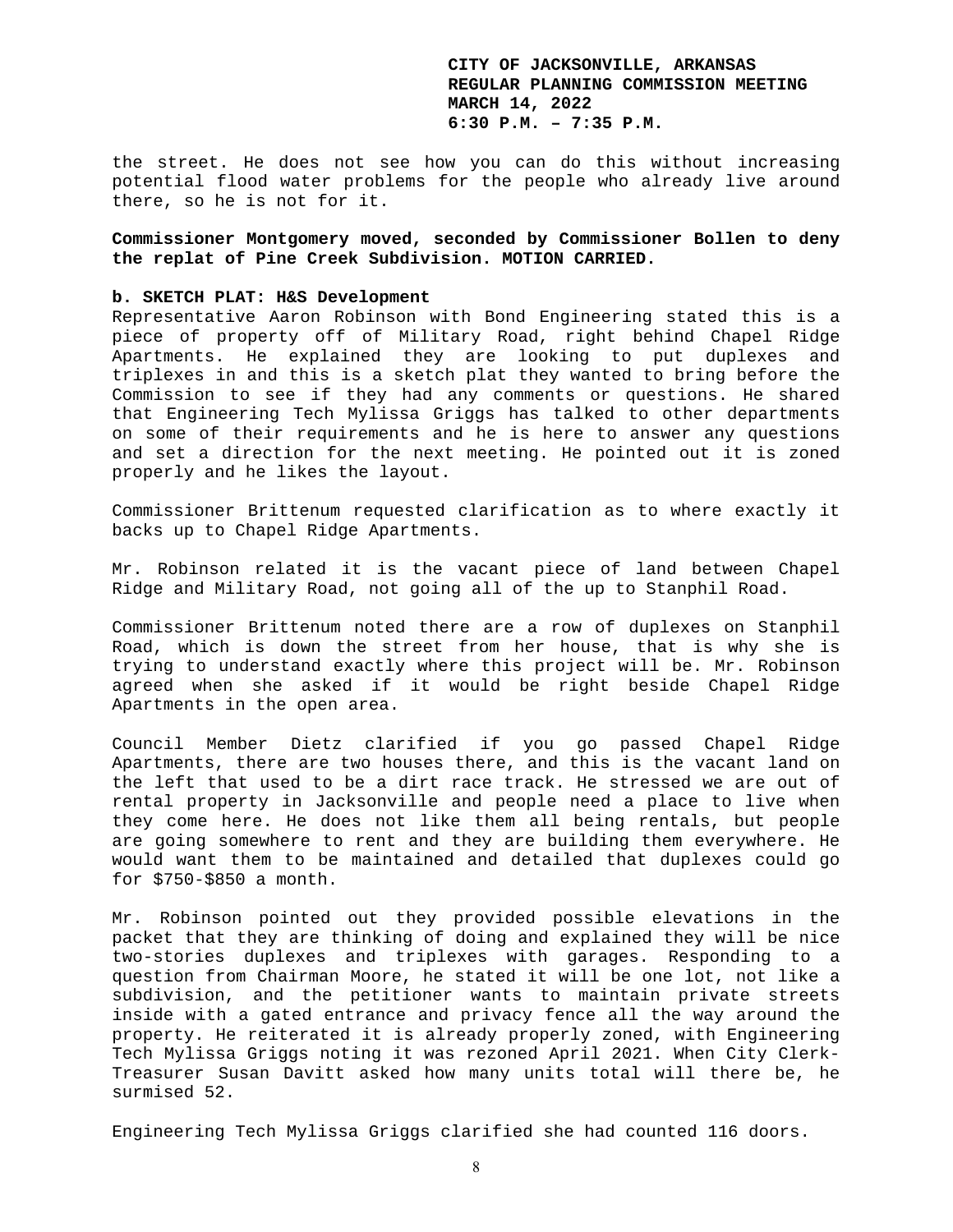Commissioner Hall asked if one street in and out will be enough and Public Works Director Jim Oakley responded it is recommended normally for that many units to have two ways in and out, but he believes it meets code.

Engineering Tech Mylissa Griggs shared she spoke with the Fire Marshal and he said if only one entrance is provided, they are going to require a wide boulevard entrance.

Public Works Director Jim Oakley stated it was so that if one car gets stuck there, you can still get around it.

Mr. Robinson affirmed they could have two, but would prefer one because once you get to Stanphil Road there is a hill there, so your sight distance is really decreased the closer you get to it, that is why the proposed driveway is all the way on the other side.

Discussion ensued about if one entrance would accommodate or if an additional one would create a dangerous sight distance from the hill.

Mr. Robinson stated if you are coming over the hill at 45 mph or more and then have someone pulling in or out with the gate there, it would not give them the braking ability to stop where they do not hit anyone. He assured that is why they have talked about having only one wide entrance where you could feasibly get two to four cars through instead of possibly creating a dangerous intersection toward Stanphil Road.

Commissioner Bollen hopes they would put the gate as far away from Military Road as they can so cars are not stopped there trying to turn in, waiting for the gate to open and causing a major problem.

When Commissioner Brittenum requested clarification on the privacy fence and gate, Mr. Robinson explained the fence along the back, sides, and the front, will probably not be a privacy fence, but it will be an opaque fence of some kind that you can see through. He added there will be a gate that can be opened and closed that will have a knock box for the Fire and Police Departments.

**Commissioner Montgomery moved, seconded by Commissioner Brittenum to approve the sketch plat for H&S Development. MOTION CARRIED.** 

Responding to concerns from Commissioner Bollen, Mr. Robinson assured when he brings the preliminary plat before the Commission, he will show the proposed gate location and try to put it back as far as they can.

#### **BUILDING PERMIT(S):**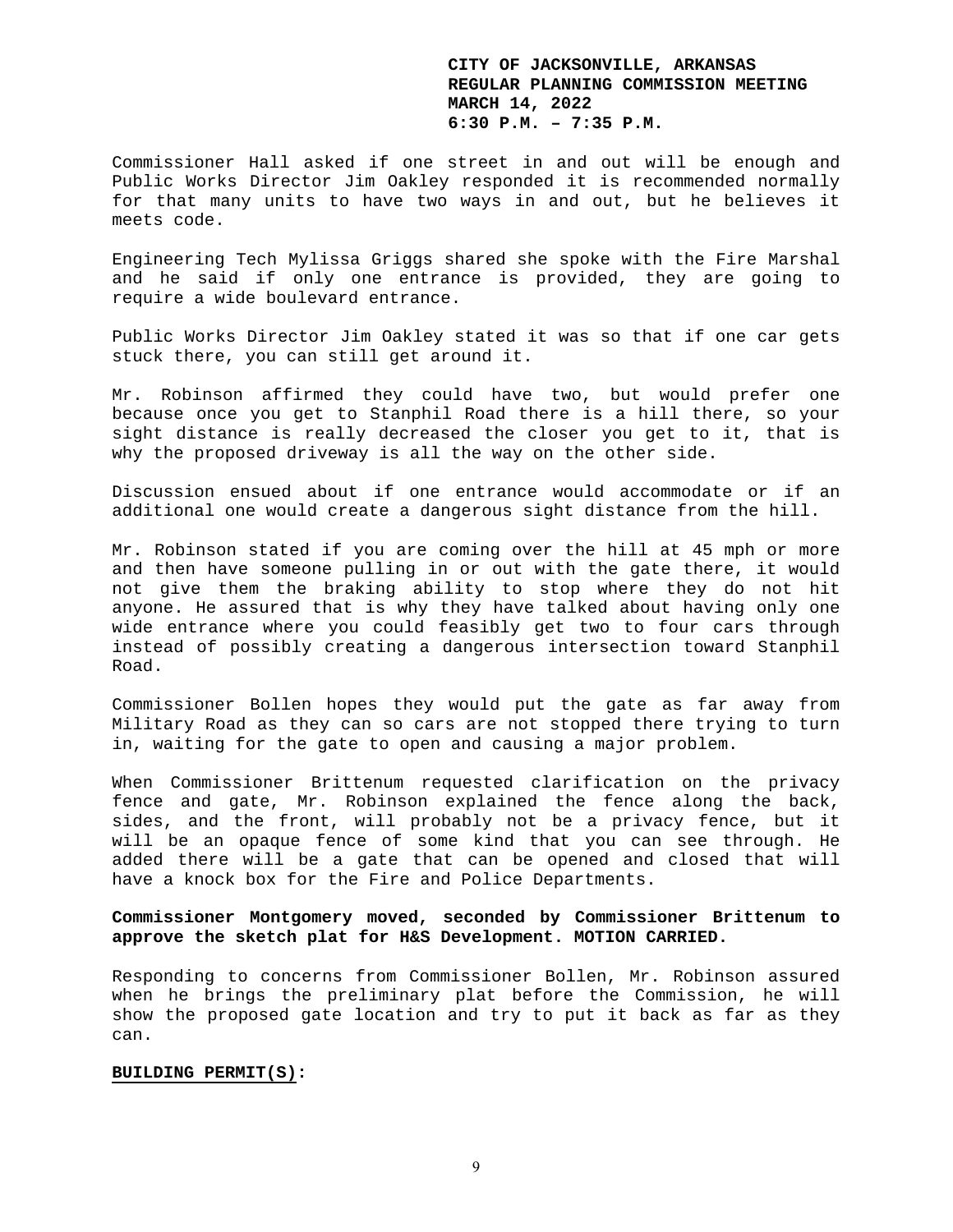# **GENERAL: Review of preliminary plat for Greenhill Estates Subdivision regarding annexation zoning**

Representative Aaron Robinson with Bond Engineering stated this is the preliminary plat the Commission approved that they sent to City Council for annexation and zoning. He explained the City Council was not opposed to duplexes, but wanted some residential houses in there to create a buffer between the existing residential houses and this proposed development. He pointed out you can build a single-family house in an R-2 zone, so they are not asking for any type of rezone or anything, but have highlighted the single-family lots and made notes on the plat to make sure when someone comes to get a building permit, the Engineering Department will know exactly which ones are singlefamily and which ones are duplexes.

Council Member Dietz affirmed it conforms with the area now because you have Bellevue already in there with the same thing.

When Commissioner Hall asked how big will the houses be, it was concluded they are going to have some three bedrooms with two bathrooms and a two car garage that will be 1305 square feet and also have some four bedrooms with two bathrooms that will be around 1200 square feet.

When asked about the lots that ended with "F", Mr. Robinson confirmed those are the floodplain lots that once all of the dirt is moved and approved with FEMA and the City, they will remove the "F" designation on them and build on them.

Council Member Dietz pointed out the bigger lots on the back are next to a transition area with only a ditch in the back. He explained not everyone wants huge houses and if someone wanted to build a 1300 square foot house, they could build a storage building back there and it will be ideal for people wanting to stay in town to own affordable housing.

Mr. Robinson clarified they will not be able to build anything passed the "F" lot because that is all in the floodway, but they will have all of that property that goes to the ditch.

Engineering Tech Mylissa Griggs recommended instead of designating the yellow lots as single-family only, to protect the City as much as possible, they need a legal description that the back part is zoned R-1 when it is annexed, and the rest of it R-2. She knows what this developer's intentions are, but should something happen and they change it, it is R-2.

**Council Member Dietz moved, seconded by Commissioner Bollen to approve forwarding the annexation proposal of Greenhill Estates to City Council with the stipulation that there be separate legal descriptions for the R-1 and R-2 zones. MOTION CARRIED.**